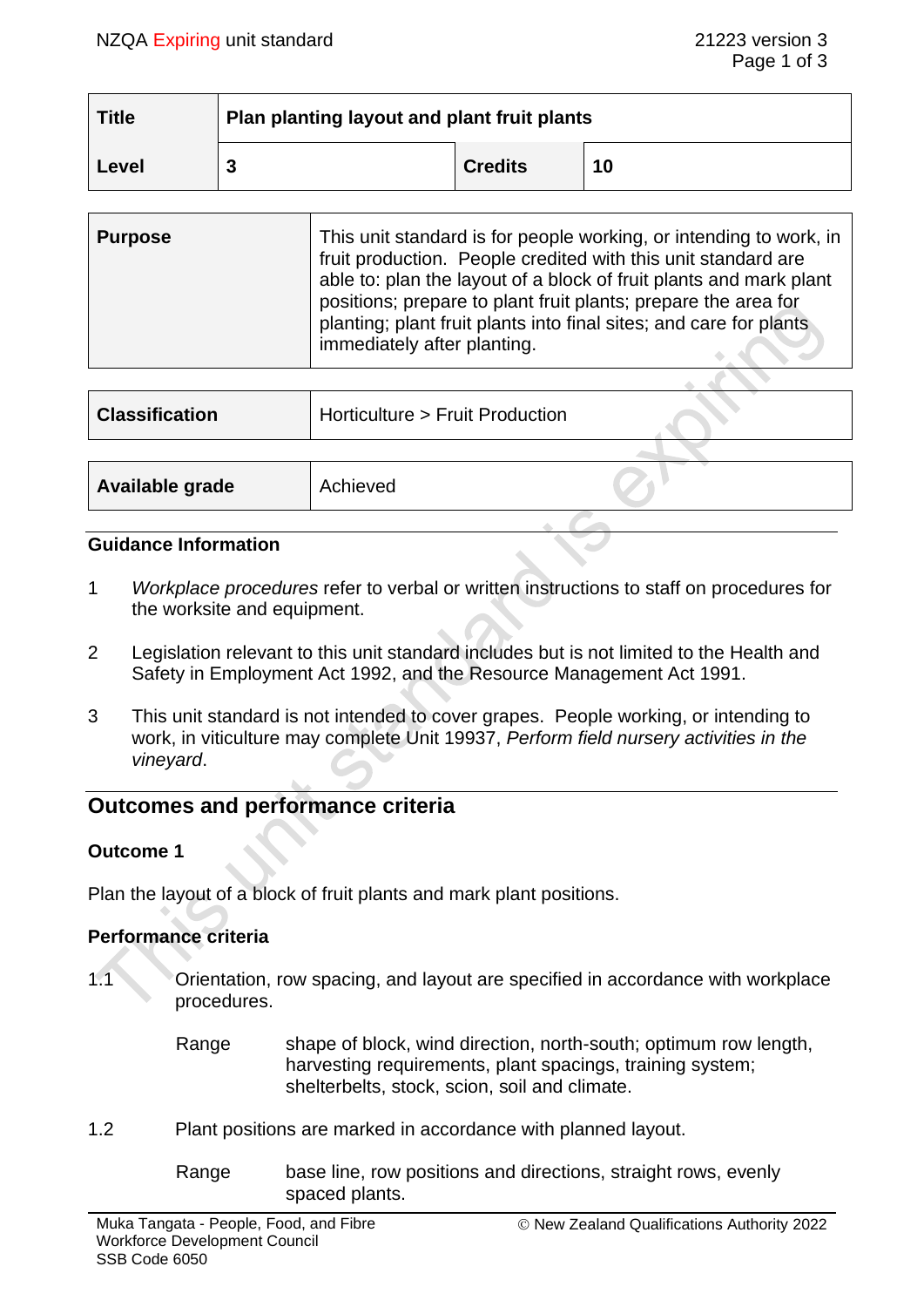# **Outcome 2**

Prepare to plant fruit plants.

### **Performance criteria**

2.1 Plants are received and checked.

Range cultivar and quality, quantity.

2.2 Plants are heeled in, or otherwise maintained, until planting time so that they do not deteriorate.

### **Outcome 3**

Prepare the area for planting.

#### **Performance criteria**

- 3.1 Appropriate tools and equipment are selected for specified use and are used safely in accordance with workplace procedures.
- 3.2 Soil is cultivated as necessary to an appropriate depth and tilth in accordance with workplace procedures.
- 3.3 Soil amendments are applied using appropriate materials and rates in accordance with workplace procedures.

Range may include but is not limited to – fertilisers, organic matter, lime.

3.4 Tools and equipment are cleaned of all residues and returned to storage in accordance with manufacturer's specifications and workplace procedures.

# **Outcome 4**

Plant fruit plants into final sites.

# **Performance criteria**

- 4.1 Plants are spaced in accordance with the scion and root combination and in accordance with supervisor's directions.
	- Range correct depth, facing right direction, roots pruned if necessary and well spread, soil suitably distributed and firmed, fertiliser incorporated with soil if desired.
- 4.2 Plants are checked for correct depth, are upright and firmed properly, and any adjustments needed are made by hand.